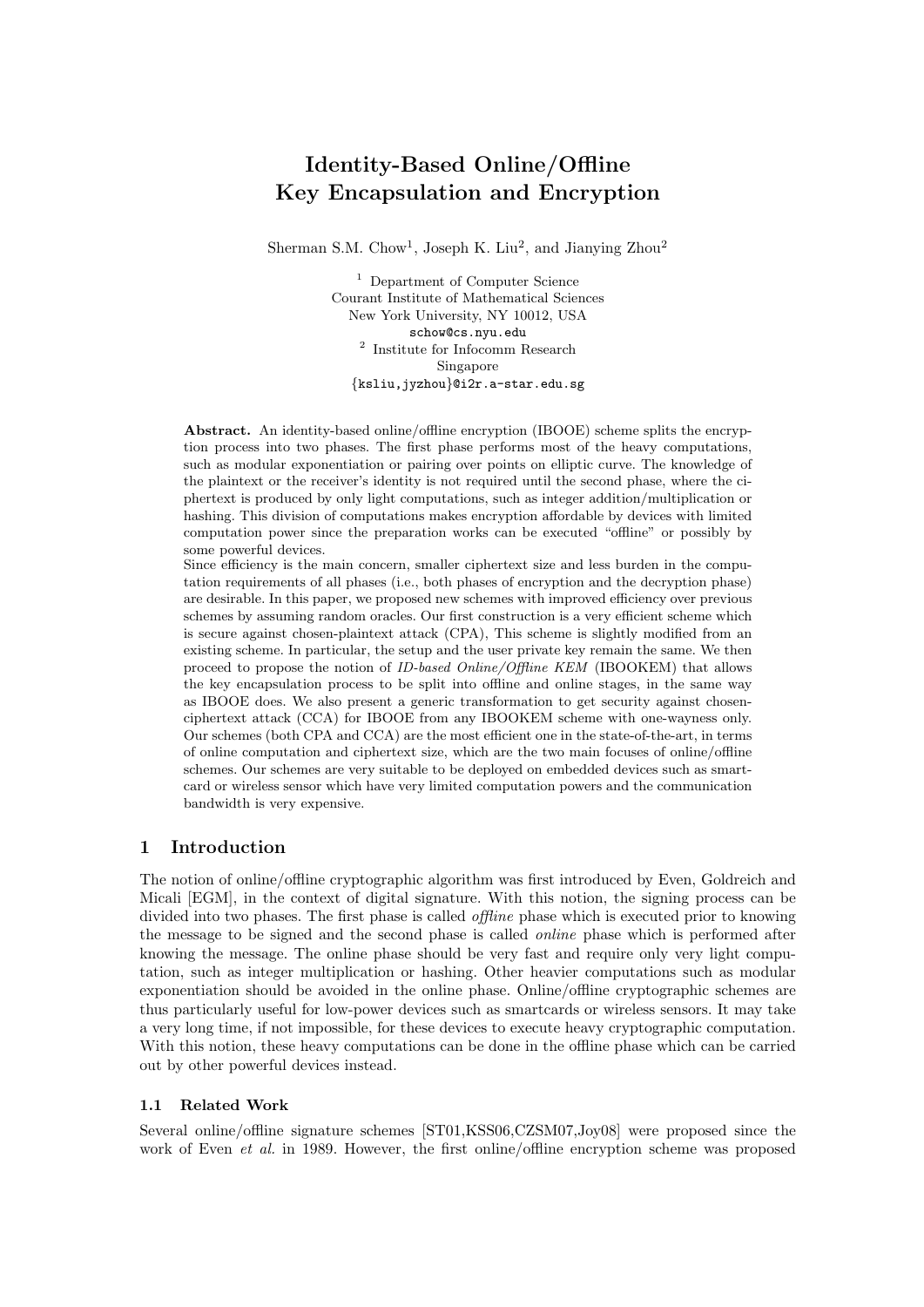by Guo, Mu and Chen [GMC08] nearly after two decades. One possible reason for this gap lies in how the public key is associated with the cryptographic object. A signature is bound to the signer's public key, which is obviously known to the signer; while there are many possibilities for the recipient's public key in encryption. It seems challenging to bundle the ciphertext with a public key by only "cheap" operations. Guo *et al.* did not directly tackle this challenge since their scheme were proposed in the context of identity-based encryption. The difference is that the ciphertext is addressed to an identity but not a public key. The offline phase of their schemes can be carried out without knowing the identity of the recipient.

#### 1.2 Motivations

Nevertheless, we believe that identity-based (ID-based) online/offline encryption is worthy to be studied, from both the practical perspective and the cryptographic design perspective.

Application. First, ID-based system is particularly suitable for power-constrained devices. In an ID-based cryptosystem, encryption is done with respect to an arbitrary string corresponding to an identity (e.g., an email address, a device identifier). Only the entity who is "certified" by a trusted key generation center (KGC) will receive a private key for an identity string. This property gives the original motivation of ID-based cryptosystem [Sha84], which is to eliminate the necessity for checking the validity of certificates in traditional public key infrastructure (PKI). One only needs to know the recipient's identity in order to encrypt a message. It avoids the complicated and costly certificate (chain) verification for the authentication purpose, which is equivalent to at least two signature verifications in PKI-based encryption<sup>3</sup>.

Consider a wireless sensor network (WSN) scenario, in which the sensors are collecting sensitive data, and is necessary to be encrypted before sending back to the base stations. To ensure timely and efficient delivery of sensitive information, online/offline encryption is a handy tool. Similar to the offline phase of the signature, it would be much better if part of the encryption process could be done prior to knowing the data to be encrypted and the recipient's public key or identity. The offline part (containing all heavy computations) can be done by a powerful device at the setup or manufacturing stage, which fits exactly with the offline stage of the online/offline encryption paradigm since (obviously) no data is collected and the identity of the base station maybe still unknown to the wireless sensor at this stage. Using an ID-based system, when there is a new node added to the network, other nodes do not need to have its certificate verified in order to communicate in a secure way. This can greatly reduce communication overhead and computation cost.

Cryptographic Challenge. The de facto standard of encryption scheme is indistinguishability against adaptive chosen-ciphertext attack (CCA), which the adversary can ask for the decryption of many ciphertexts except the one it is challenged with. When it comes to online/offline encryption, the division of the encryption algorithm into two stages may introduce extra vulnerability in its design. Indeed, we found out that [Cho09] the scheme recently proposed in [LZ09] is actually vulnerable to CCA attack<sup>4</sup>.

While there exists generic transformations such as [FO99] which can build a CCA-secure scheme from a weaker one (e.g., with one-wayness). Due to the assumption of random oracle, these CCAtransformations are actually very efficient, in the sense that not much computational overhead is introduced in additional to the underlying scheme. However, they are not "online/offline"-aware,

<sup>&</sup>lt;sup>3</sup> It may cost less than two signature verification for certified encryption [BFPW07], but the specific construction provided in [BFPW07] does not support offline preprocessing, specifically, all the exponentiations involved require the knowledge of the message to be encrypted and the identity and the public key of the recipient.

<sup>&</sup>lt;sup>4</sup> Indeed, the authors of [LZ09] have reported the CCA attack discovered in [Cho09] and the corresponding fix in the presentation in ACNS 2009. The weakness of [LZ09] is recently made explicit in [SSC10].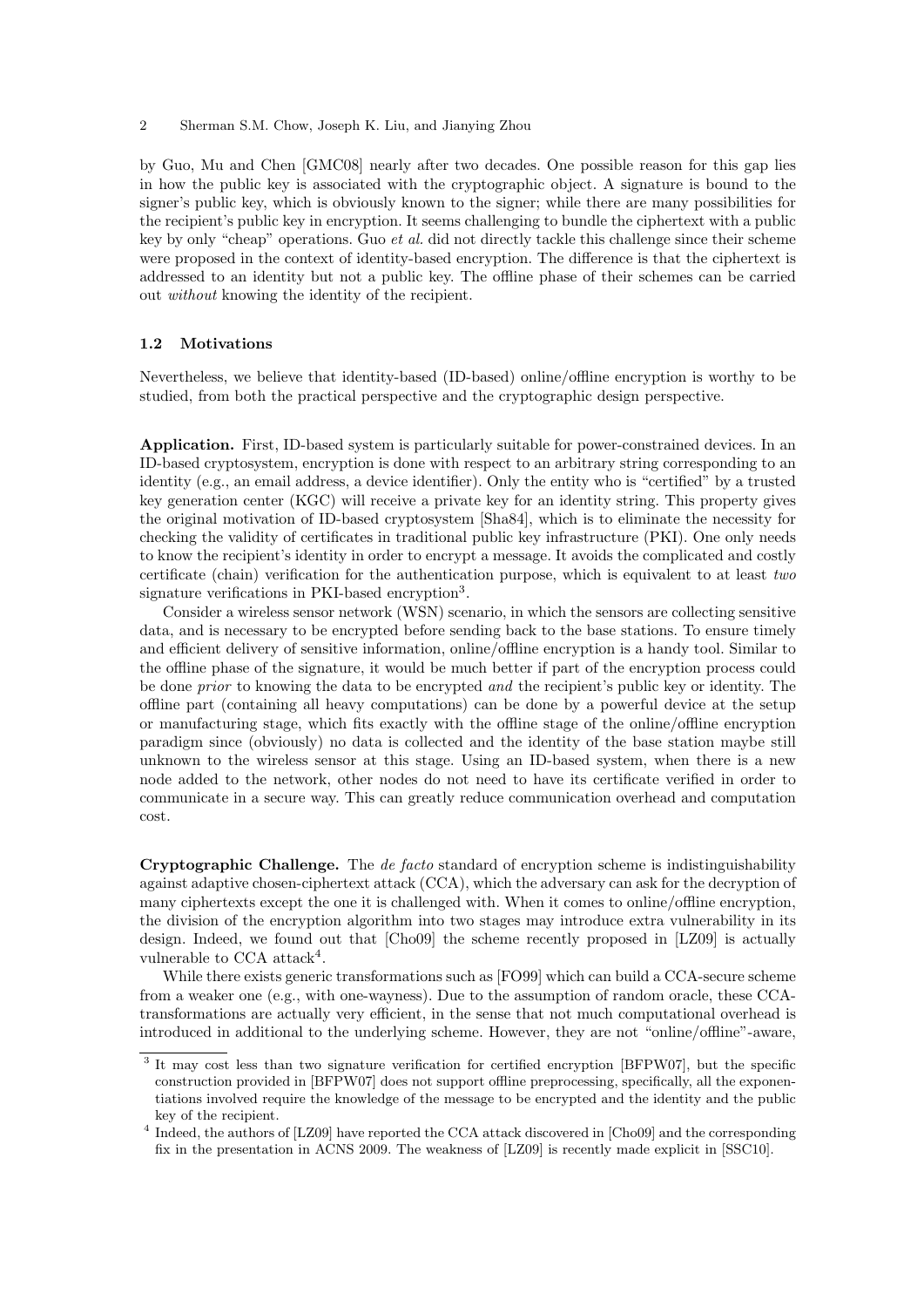i.e., the most expensive part of the encryption can only be done with the knowledge of the recipient and the message.

One may also consider using hybrid encryption to get an ID-based online/offline encryption scheme. Specifically, a key encapsulation mechanism (KEM) is firstly used to derive a session key, then a data encapsulation mechanism (DEM) is used to encrypt the message using the session key produced by the KEM. An obvious requirement that it is possible to divide the KEM into offline stage and inexpensive online stage, which is not formally studied in the ID-based setting. Moreover, a generic transformation borrowing a similar concept for getting CCA security [OP01] requires the underlying building block to support plaintext-check, which possibly translates to a strengthening of the underlying assumption. Specifically, the security reduction requires that a certain class of computational problem remains hard even given the access of the corresponding decisional oracle. This may render the security proof unfalsifiable, and possibly one may want to deploy the resulting online/offline system with a larger security parameter which leads to a lower operational efficiency. Ideally, it is desirable to enjoy the online/offline feature without affecting the underlying scheme.

Finally, we remark that one can transform an  $\ell$ -level semantic secure hierarchical IBE (HIBE) to an  $(\ell - 1)$ -level CCA-secure HIBE using a strong one-time signature (OTS) with the technique in [BCHK07]. However, our concern here is efficiency, and the involvement of an "extra" level in HIBE certainly degrades it, not to mention that the signing algorithm of the OTS scheme can only be done in the online stage, and possibly we need to use an online/offline OTS instead. To conclude, an efficient way to get CCA security which preserves the online/offline property of the underlying scheme is lacking.

#### 1.3 Contribution

Our contribution is in two folds. First, we propose two efficient identity-based online/offline encryption (IBOOE) schemes. One is very efficient with CPA security while the another one achieves the de facto CCA security. Both our schemes can be proven secure in the random oracle model. As far as the authors know, there are only 4 IBOOE schemes in the literature. The first two were proposed by Guo et al. in [GMC08]. Although they satisfy the basic requirements, they are not very efficient. The first scheme (denoted by  $\widehat{GMC}^{BB}$ ) requires 7 pairings to decrypt and the second scheme (denoted by  $\mathcal{GMC}^{\mathcal{G}}$ ) produces very large (more than 6400 bits) ciphertext. Liu and Zhou [LZ09] proposed another IBOOE scheme (denoted by *LZ*) in the random oracle model. Although the authors claimed that the scheme provides CCA security, it is later found that the scheme is actually CPA secure only [SSC10]. Recently Chu *et al.*  $[CLZ+10]$  also proposed another IBOOE scheme (denoted by *CLZBD*) in the selective-ID model, in contrast to the standard adaptive-ID model.

When compared to all previous schemes, our schemes outperform in terms of efficiency. The online computation is the critical factor for any IBOOE scheme. Both our schemes only require 1 modular computation in the online stage, which are at least 50% faster than other schemes. The ciphertexts of our schemes are very small. The ciphertext of our CPA scheme is only 640 bits and that of our CCA scheme is just 800 bits, which is 30% smaller than *CLZBD*, 3 times small than  $\mathcal{GMC}^{BB}$  or 8 times smaller than  $\mathcal{GMC}^{\mathcal{G}}$ . Moreover, both our schemes require only 1 pairings in decryption, which is the minimum among all (non-online/offline) efficient identitybased encryption schemes. Another desirable feature of our schemes is that they work with the setup of the non-online/offline version (in contrast to *LZ*). The administrator and the users of a deployed system are free from the trouble of setting up the whole system again and arranging new user private keys for using our online/offline algorithms.

Second, we propose a new notion called Identity-Based Online/Offline KEM (IBOOKEM) which parallelizes the concept of IBOOE in a way that it splits the process of key encapsulation into offline and online stage. Similar to IBOOE, the receiver identity is not required in the offline stage. We provide an efficient instantiation of IBOOKEM and present a generic transformation from any IBOOKEM with one-wayness to CCA-secure IBOOE. Our CCA-secure IBOOE scheme is the result of this efficient transformation.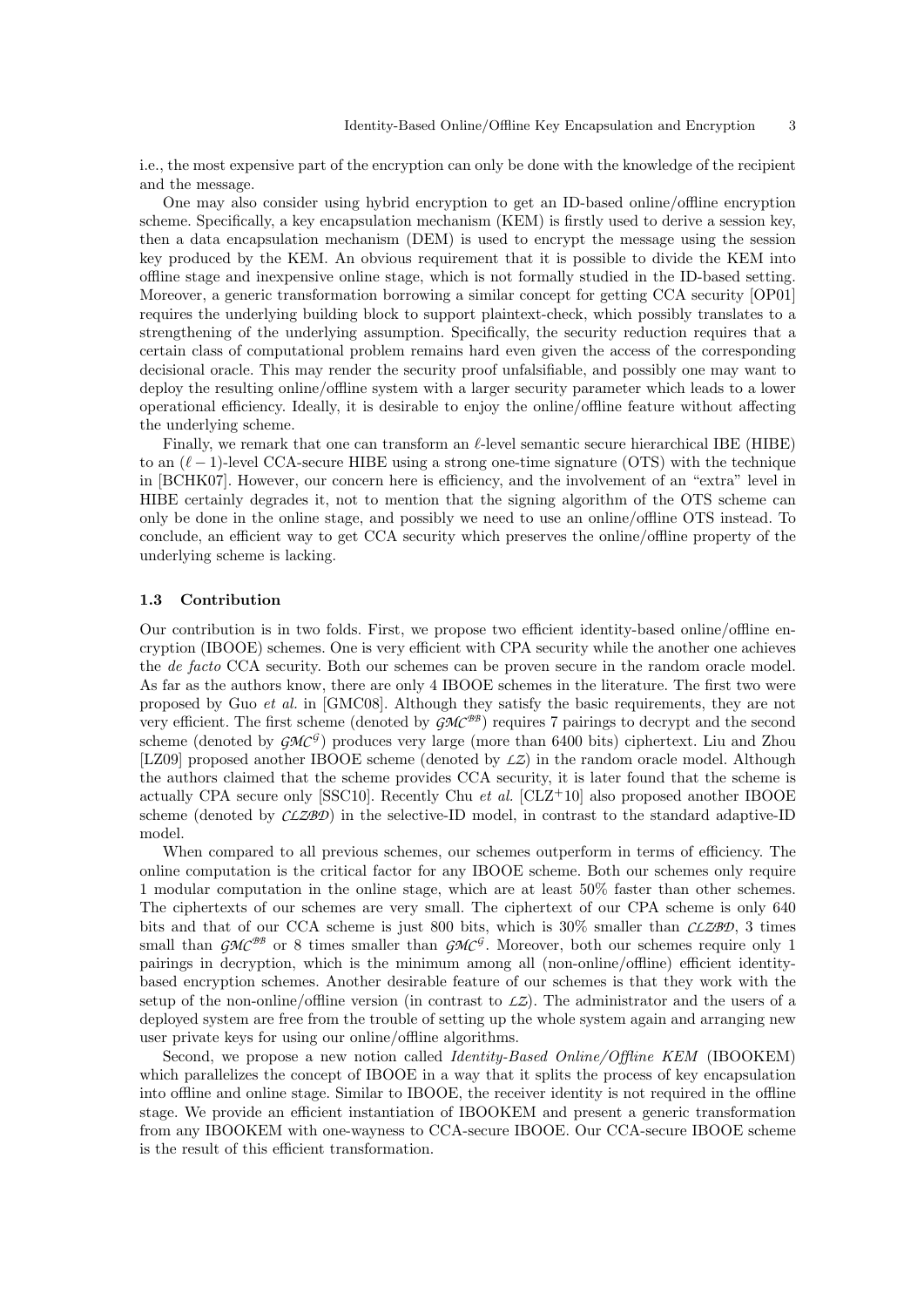### 1.4 Organization

The rest of our paper is organized as follow. Some definitions will be given in Section 2. We present our CPA scheme in Section 3. Next we introduce the new notion of IBOOKEM and give an instantiation and generic transformation to CCA-secure IBOOE in Section 4. It is followed by the detail comparison between our schemes and other schemes in Section 5. Finally we conclude the paper in Section 6.

## 2 Definitions

#### 2.1 Pairings and Related Intractability Assumption

Let  $\mathbb{G}$  and  $\mathbb{G}_T$  be an additive and a multiplicative cyclic group of prime order q. Let P be a generator of G. We define  $e : \mathbb{G} \times \mathbb{G} \to \mathbb{G}_T$  to be a bilinear pairing if it has the following properties:

- 1. Bilinearity: For all  $U, V \in \mathbb{G}$ , and  $a, b \in \mathbb{Z}$ ,  $\hat{e}(aU, bV) = \hat{e}(U, V)^{ab}$ .
- 2. Non-degeneracy:  $\hat{e}(P, P) \neq 1$ .
- 3. Computability: It is efficient to compute  $\hat{e}(U, V)$  for all  $U, V \in \mathbb{G}$ .

Definition 1 ( $\ell$ -Bilinear Diffie-Hellman Inversion ( $\ell$ -BDHI)). [BB04] The  $\ell$ -BDHI problem in  $(\mathbb{G}, \mathbb{G}_T)$  is defined as follow: On input an  $(\ell + 1)$ -tuple  $(P, \alpha P, \alpha^2 P, \dots, \alpha^{\ell} P) \in \mathbb{G}^{\ell+1}$ , output  $\hat{e}(P,P)^{\frac{1}{\alpha}} \in \mathbb{G}_T$ . We say that the  $(t,\epsilon,\ell)$ -BDHI assumption holds in  $(\mathbb{G},\mathbb{G}_T)$  if no t-time algorithm has advantage at least  $\epsilon$  in solving the  $\ell$ -BDHI problem in  $(\mathbb{G}, \mathbb{G}_T)$ .

#### 2.2 Framework and Security of ID-based Online/Offline Encryption

An ID-based online/offline encryption (IBOOE) scheme consists of the following five probabilistic polynomial time (PPT) algorithms:

- (param, msk)  $\leftarrow$  Set(1<sup>k</sup>) takes a security parameter  $k \in \mathbb{N}$  and generates param, the global public parameters and msk, the master secret key of the KGC.
- $D_{\mathsf{ID}} \leftarrow \mathsf{Ext}(1^k, \mathsf{param}, \mathsf{msk}, \mathsf{ID})$  takes a security parameter  $k,$  the global parameters param, a master secret key msk and an identity ID to generate a secret key  $D_{\text{ID}}$  corresponding to this identity.
- $-\bar{\mathfrak{C}} \leftarrow \textsf{Enc}^{\textsf{Off}}(1^k, \textsf{param})$  takes a security parameter k and the global parameters param to generate an offline ciphertext  $\bar{\mathfrak{C}}$ .
- $\mathfrak{C}$   $\leftarrow$  Enc<sup>On</sup>(1<sup>k</sup>, param, m,  $\overline{\mathfrak{C}}$ , ID) takes a security parameter k, the global parameters param, a message m, an offline ciphertext  $\overline{\mathfrak{C}}$ , an identity ID to generate a ciphertext  $\mathfrak{C}$ .
- $(- (m/\perp) \leftarrow \mathsf{Dec}(1^k, \mathsf{param}, \mathfrak{C}, D_{\mathsf{ID}})$  takes a security parameter k, the global parameters param, a ciphertext C, a secret key of the receiver  $D_{\text{ID}}$  to generate a message m, or a symbol  $\perp$  which indicates the failure of decryption.

For simplicity, we omit the notation of  $1^k$  and param from the input arguments of the above algorithms in the rest of this paper.

Definition 2 (Chosen Plaintext Security (CPA)). An ID-based online/offline encryption scheme is semantically secure against chosen plaintext insider attack (IND-IOE-CPA) if no PPT adversary has a non-negligible advantage in the following game:

- 1. The challenger C runs Set and gives the resulting param to adversary A. It keeps msk secret.
- 2. In the first stage, A makes a number of queries to the extraction oracle  $OExt(\cdot)$  simulated by C. A submits an identity ID and gets the result of  $Ext(msk, ID)$ . These queries can be asked adaptively. That is, each query may depend on the answers of previous ones.
- 3. A produces two messages  $m_0, m_1$  and an identity  $ID^*$ . C chooses a random bit  $b \in \{0, 1\}$  and computes an encrypted ciphertext  $\mathfrak{C}^* = \text{Enc}^{On}(m_b, \text{Enc}^{Off}(), \text{ID}^*).$   $\mathfrak{C}^*$  is sent to A.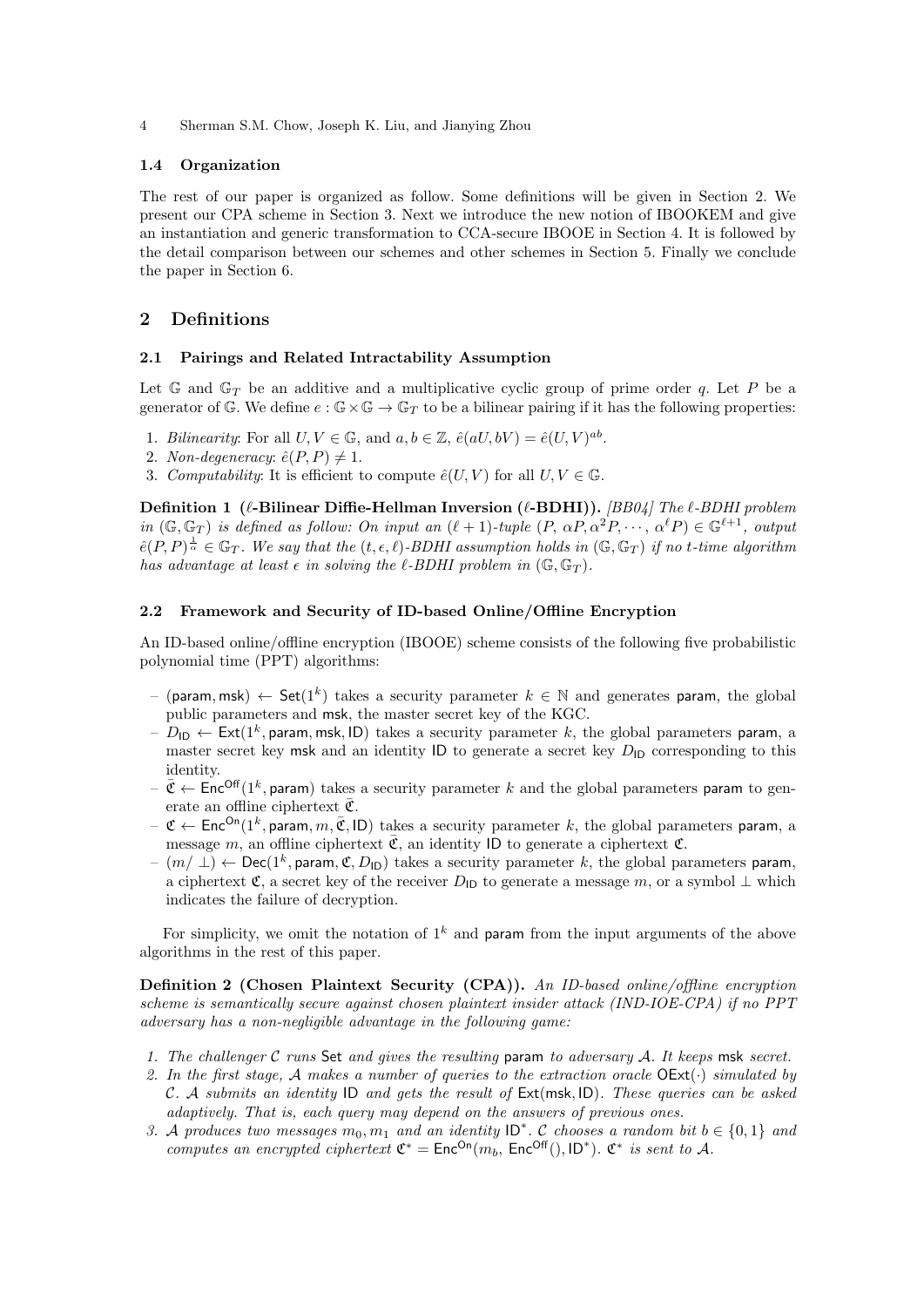- 4. A makes a number of new queries as in the first stage with the restriction that it cannot query the extraction oracle with ID<sup>∗</sup> .
- 5. At the end of the game, A outputs a bit b' and wins if  $b' = b$ .

 $\mathcal{A}$ 's advantage is defined as  $\boldsymbol{A} d\boldsymbol{v}^{\text{IndICE-CPA}}(\mathcal{A}) = |\Pr[b' = b] - \frac{1}{2}|.$ 

Next we give the definition of a higher security standard: chosen ciphertext security. The main difference is the additional decryption oracle query. The complete definition is given as follow:

Definition 3 (Chosen Ciphertext Security (CCA)). An ID-based online/offline encryption scheme is semantically secure against chosen ciphertext insider attack (IND-IOE-CCA) if no PPT adversary has a non-negligible advantage in the following game:

- 1. The challenger  $C$  runs Set and gives the resulting param to adversary  $A$ . It keeps msk secret.
- 2. In the first stage, A makes a number of queries to the following oracles simulated by  $\mathcal{C}$ :
	- (a)  $OExt(\cdot)$ : A submits an identity ID to the extraction oracle for the result of  $Ext(msk, ID)$ .
	- (b)  $\text{Obect}(\cdot, \cdot)$ : A submits a ciphertext  $\mathfrak C$  and a receiver identity ID to the oracle for the result of  $\text{Dec}(\mathfrak{C}, D_{\mathsf{ID}})$ . The result is made of a message if the decryption is successful. Otherwise, a symbol  $\perp$  is returned for rejection.

These queries can be asked adaptively. That is, each query may depend on the answers of previous ones.

- 3. A produces two messages  $m_0, m_1$  and an identity  $ID^*$ . C chooses a random bit  $b \in \{0, 1\}$  and computes an encrypted ciphertext  $\mathfrak{C}^* = \text{Enc}^{On}(m_b, \text{Enc}^{Off}(), \text{ID}^*).$   $\mathfrak{C}^*$  is sent to A.
- 4. A makes a number of new queries as in the first stage with the restriction that it cannot query the decryption oracle with  $(\mathfrak{C}^*, \mathsf{ID}^*)$  and the extraction oracle with  $\mathsf{ID}^*$ .
- 5. At the end of the game, A outputs a bit b' and wins if  $b' = b$ .

 $\mathcal{A}$ 's advantage is defined as  $\boldsymbol{Adv}^{\text{IndICE-CCA}}(\mathcal{A}) = |\Pr[b'=b] - \frac{1}{2}|.$ 

## 2.3 Framework and Security of ID-based Online/Offline KEM

An ID-based online/offline KEM (IBOOKEM) consists of the following five probabilistic polynomial time (PPT) algorithms:

- Set: same as IBOOE.
- Ext: same as IBOOE.
- $\{\bar{\mathfrak{C}}, K\} \leftarrow \mathsf{KEM}^{\mathsf{Off}}(1^k, \mathsf{param}, r)$  takes a security parameter k, the global parameters param and a randomness r from an appropriate space implicitly defined by the global public parameters, to generate an offline ciphertext  $\bar{\mathfrak{C}}$  and a session key K.

We require that for the same randomness  $r$ , the same session key  $K$  should be generated. We make  $r$  to be an explicit input of the algorithm for a more readable presentation of our transformation.

- $-$  C  $\leftarrow$  KEM<sup>On</sup>(1<sup>k</sup>, param,  $\overline{C}$ , ID) takes a security parameter k, the global parameters param, an offline ciphertext  $\bar{\mathfrak{C}}$ , an identity ID to generate a ciphertext  $\mathfrak{C}$ .
- $-$  (K/ ⊥)  $\leftarrow$  DeKEM(1<sup>k</sup>, param, C, D<sub>ID</sub>) takes a security parameter k, the global parameters param, a ciphertext  $\mathfrak{C}$ , a secret key of the receiver  $D_{\vert D}$  to generate a key K or  $\bot$  which indicates failure of the process.

For simplicity, we omit the notation of  $1^k$  and param from the input arguments of the above algorithms in the rest of this paper.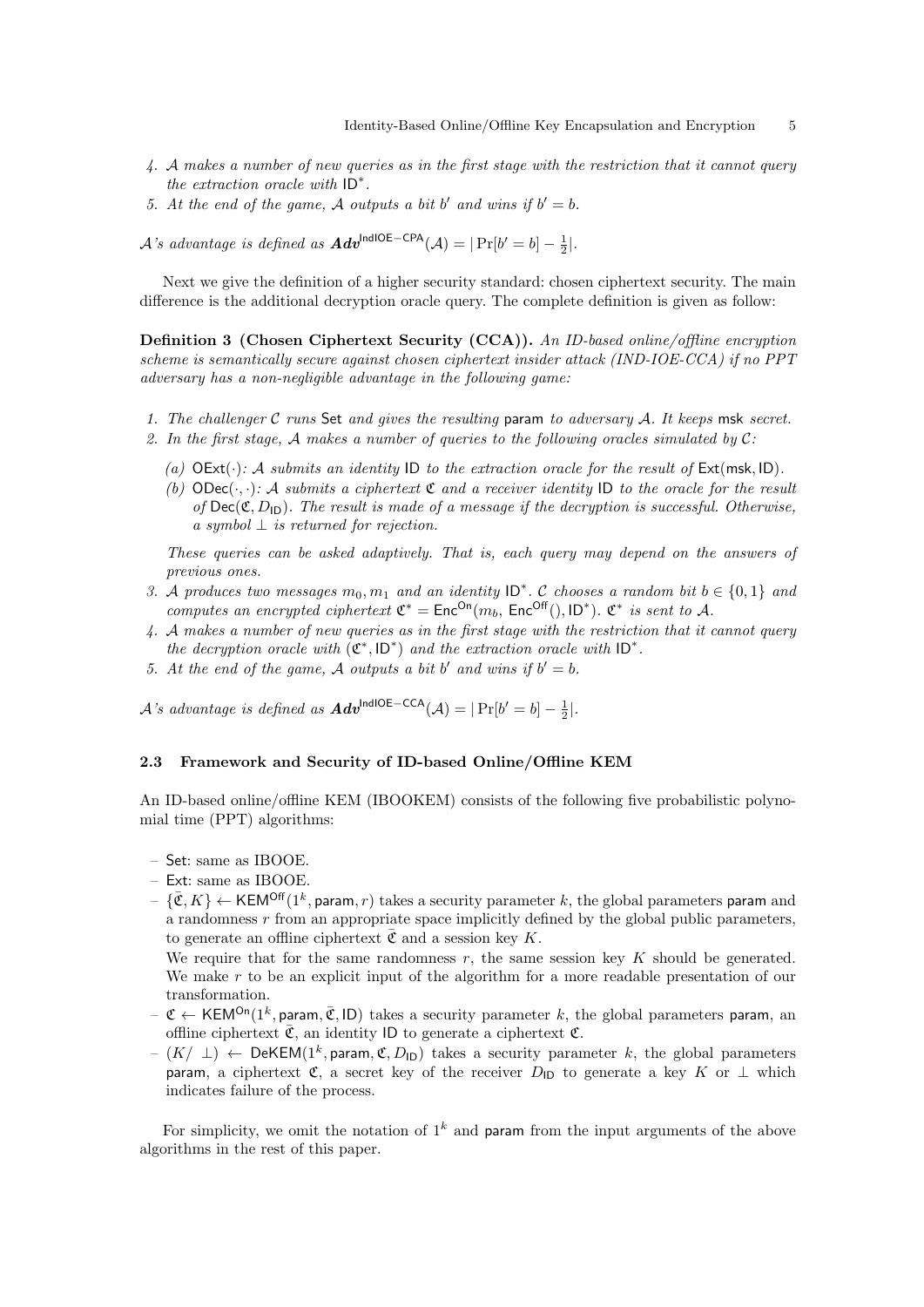Security of IBOOKEM. The notions of CPA and CCA of IBOOKEM are similar to that for IBOOE, except that there are no challenge messages to encrypt. Instead, in the challenge phase the challenger chooses a random bit  $b \in \{0,1\}$  and the adversary is given a ciphertext  $\mathfrak{C}^*$  and a string  $K^*$ , which will be the session key encapsulated by the ciphertext if  $b = 1$ , or a random string from the key space if  $b = 0$ . The adversary makes adaptive decapsulation queries (for CCA security, except on  $\mathfrak{C}^*$ , once revealed), and eventually outputs a guess b' for b.

We also define another lower level of security: one-wayness. For one-wayness, the adversary  $A$  is asked to output an identity ID<sup>∗</sup> after making extraction oracle queries. Then it is given a ciphertext  $\mathfrak{C}^*$  and is asked to output a session key K<sup>\*</sup>. The adversary wins if the decapsulation of  $\mathfrak{C}^*$  under the secret key of  $ID^*$  is equal to  $K^*$  and  $ID^*$  is not submitted to the extraction oracle. Note that no decapsulation query is allowed in one-wayness. Schemes that are CPA or CCA secure are also onewayness. A's advantage in breaking the one-wayness is defined as  $\mathbf{Adv}^{\mathsf{IOKEM-OW}}(\mathcal{A}) = \Pr[\mathcal{A} \text{ wins } ]$ .

## 3 New CPA-Secure ID-Based Online/Offline Encryption

We first explain the intuition behind the design of our scheme. The ID-based private key of our scheme uses the exponent-inversion key of the IBE proposed by Sakai and Kasahara [SK03,CC05]  $(SK - IBE \simeq S)$ . Since the identity string is mapped to a  $\mathbb{Z}^q$  element, the offline stage essentially picks a random element as the identity, and stores a little additional information such that the online stage can be done by giving a value in  $\mathbb{Z}^q$  which "converts" the random identity to the desired one.

## 3.1 Construction

Set: The KGC selects a generator  $P \in \mathbb{G}$  and randomly chooses  $s \in_R \mathbb{Z}_q^*$ . It sets  $P_{pub} = sP$ . Define M to be the message space. Let  $n_M = |\mathcal{M}|$ . Also let  $H_1: \{0,1\}^* \to \mathbb{Z}_q^*$  and  $H_2: \{0,1\}^* \to \{0,1\}^{n_M}$ be some cryptographic hash functions. The public parameters param and master secret key msk are given by

$$
\text{param} = (\mathbb{G}, \mathbb{G}_T, q, P, P_{pub}, \mathcal{M}, H_1, H_2) \qquad \text{msk} = s
$$

Ext: To generate a secret key for a user with identity  $ID \in \{0,1\}^*$ , the KGC computes:

$$
D_{\mathsf{ID}} = (H_1(\mathsf{ID}) + s)^{-1} P
$$

**Enc<sup>Off</sup>**: Randomly generates  $x, \alpha, \beta \in_R \mathbb{Z}_q^*$  and computes:

$$
R \leftarrow \hat{e}(P, P)^{x}
$$

$$
T_0 \leftarrow x\left(\alpha P + P_{pub}\right)
$$

$$
T_1 \leftarrow x\beta P
$$

$$
c' \leftarrow H_2(R, T_1)
$$

Outputs the offline ciphertext  $\bar{\mathfrak{C}} = (T_0, T_1, (c', \alpha, \beta))$ . Note that  $\hat{e}(P, P)$  can be pre-computed by the KGC as part of the param so that no pairing is needed in this phase.

Enc<sup>On</sup>: To encrypt a message  $m \in \mathcal{M}$  to ID, at the online stage, computes:

$$
t'_1 \leftarrow \beta^{-1} \Big( H_1(\mathsf{ID}) - \alpha \Big) \bmod q
$$

$$
c \leftarrow c' \oplus m
$$

Outputs the ciphertext  $\mathfrak{C} = (T_0, T_1, t'_1, c)$ .

Dec: To decrypt using secret key  $D_{\text{ID}}$ , computes

$$
R \leftarrow \hat{e}(T_0 + t'_1 T_1, D_{\mathsf{ID}}) \qquad m \leftarrow c \oplus H_2(R, T_1)
$$

and outputs m.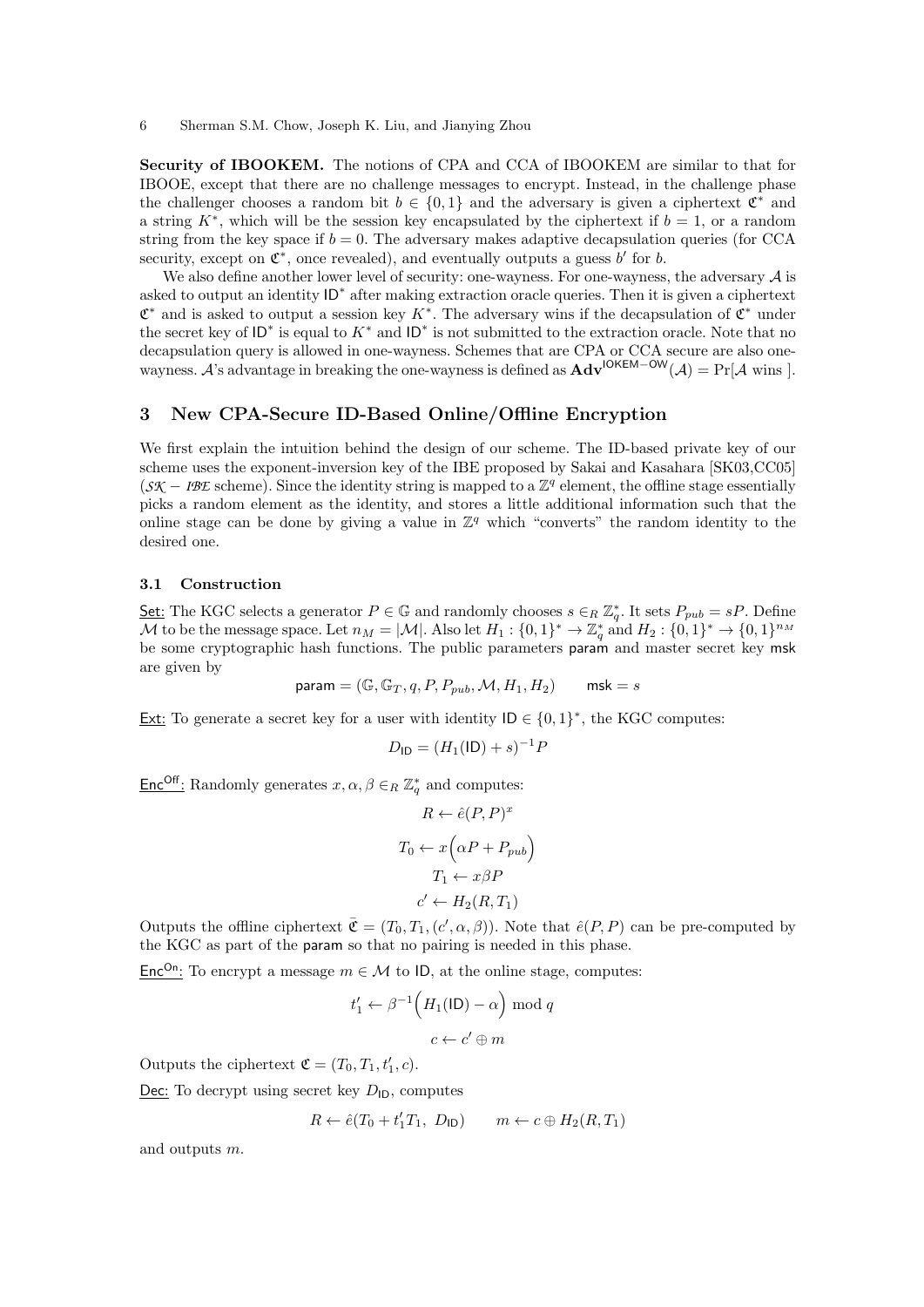#### 3.2 Security Analysis

Theorem 1. Our IBOOE scheme is CPA-secure, assuming the *SK* − *IBE* is also CPA-secure in the random oracle model.

*Proof.* Assume there is an adversary  $A$  who can break the CPA-security of our scheme, we construct another adversary  $\beta$  to break the CPA-security of  $S\mathcal{K} - I\mathcal{B}\mathcal{E}$  scheme as described in [CC05].

The setup and the extraction oracle are the same as *SK* − *IBE* scheme. Thus the challenger can forward the parameters from *SK* − *IBE* to A. It also forwards any extraction oracle request to the extraction oracle from *SK* − *IBE*.

We just need to show how to construct a challenge ciphertext of our scheme, from the challenge ciphertext of  $\mathcal{SK} - \mathcal{IBE}$ . Given a challenge ciphertext of  $\mathcal{SK} - \mathcal{IBE} \mathfrak{C}^* = \{X, C\}$ , where

$$
X = x(H_1(\mathsf{ID})P + P_{pub}), \qquad C = m^* \oplus H_4(\hat{e}(P, P)^x)
$$

for a challenge message  $m^*$  and some  $x \in \mathbb{Z}_q^*$ , we generate  $\mathfrak{C}' = (T_0^*, T_1^*, t_1^*, c^*)$  as follows.

- 1. Pick a random  $R \in \mathbb{G}$ .
- 2. Pick a random  $s \in \mathbb{Z}_q$ . 3. Set  $T_0^* = X - R$ . 4. Set  $\tilde{T}_1^* = sR$ .
- 5. Set  $t_1^* = 1/s$ .
- 6. Set  $c^* = C$ .

It is a perfect simulation, as we can see from the following facts:

1. We express  $R = rP$ .

$$
T_0^* = X - R
$$
  
=  $x(H_1(\text{ID})P + P_{pub}) - rP$   
=  $x((H_1(\text{ID}) - r/x)P + P_{pub})$   
=  $x(\alpha P + P_{pub})$ 

when we define  $\alpha = H_1(\mathsf{ID}) - r/x$ . Since R is random, so does  $\alpha$ . 2.

$$
T_1^* = sR
$$
  
= srP  
= s(xH<sub>1</sub>(ID) - x $\alpha$ )P  
= x $\beta$ P

when we define  $\beta = s(H_1(|D)-\alpha)$ . Such  $\beta$  always exists since we are working in  $\mathbb{Z}_q$ . Moreover, since  $\alpha$  is random, so does  $\beta$ .

3.

$$
t_1^* = 1/s
$$
  
=  $(H_1(\text{ID}) - \alpha)/(\beta)$ 

4.  $H_2(\hat{e}(P, P)^x, T_1^*) = H_4(\hat{e}(P, P)^x)$ , which we can implicitly define in the random oracle model.  $\Box$ 

## 4 Online/Offline KEM with Generic Transformation to CCA

In this section, we propose a generic transformation from any IBOOKEM with one-wayness to IBOOE with CCA-security. We first give a generic transformation, then we give an efficient instantiation of the IBOOKEM.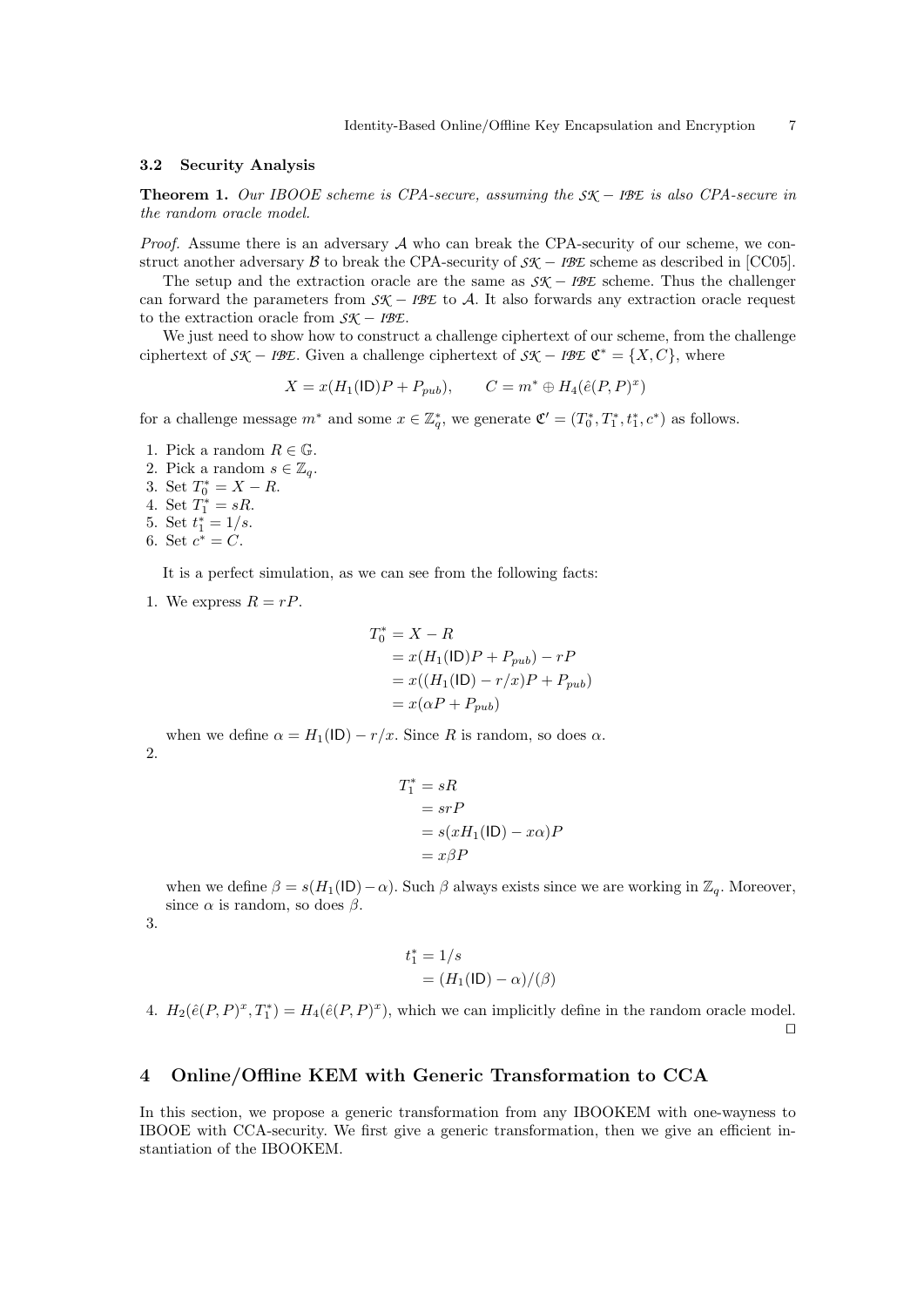## 4.1 Generic Transformation from IBOOKEM to IBOOE

Set: Same as the underlying IBOOKEM, except the system parameter also contains the descriptions of two additional hash functions  $H$  and  $H'$  which map any arbitrary string to some appropriate domains.<sup>5</sup>

Ext: Same as the underlying IBOOKEM.

 $Enc^{Off}$ : To generate an offline ciphertext, generate a randomness r and computes:

$$
(\bar{\mathfrak{C}}_{KEM}, K) \leftarrow \mathsf{KEM}^{\mathsf{Off}}(r)
$$

Outputs the offline ciphertext  $\bar{\mathfrak{C}} = {\bar{\mathfrak{C}}_{KEM}, K, r}.$ 

Enc<sup>On</sup>: To encrypt a message  $m \in \mathcal{M}$  to ID, at the online stage, computes:

$$
\mathfrak{C}_1 \leftarrow \mathsf{KEM}^{\mathsf{On}}(\bar{\mathfrak{C}}_{KEM}, \mathsf{ID})
$$

$$
\mathfrak{C}_2 \leftarrow H(K, \mathfrak{C}_1, m) \oplus r
$$

$$
\mathfrak{C}_3 \leftarrow H'(K, \mathfrak{C}_1) \oplus m
$$

Outputs the ciphertext  $\mathfrak{C} = \{ \mathfrak{C}_1, \mathfrak{C}_2, \mathfrak{C}_3 \}.$ 

Dec: To decrypt using secret key  $D_{\text{ID}}$ , split  $\{\mathfrak{C}_1, \mathfrak{C}_2, \mathfrak{C}_3\} \leftarrow \mathfrak{C}$  and computes:

$$
(K/\perp)\leftarrow\mathsf{DeKEM}(\mathfrak{C}_1,D_{\mathsf{ID}})
$$

If  $\perp$  is the output, outputs  $\perp$ . Otherwise computes

$$
m \leftarrow H'(K,{\mathfrak C}_1) \oplus {\mathfrak C}_3
$$

Let  $K' \leftarrow \text{KEM}^{\text{Off}}(\mathfrak{C}_2 \oplus H(K, \mathfrak{C}_1, m))$ . If  $K' = K$ , outputs m. Otherwise outputs  $\perp$ .

#### Security Analysis.

Theorem 2. Our IBOOE is CCA-secure in the random oracle model, assuming the underlying IBOOKEM is one-wayness.

*Proof.* Setup: Assume there is an adversary  $\mathcal A$  who can break the CCA-security of the IBOOE, we construct another adversary  $\beta$  to break the one-wayness of the underlying IBOOKEM.

The setup and the extraction oracle are the same as IBOOKEM scheme. Thus the challenger can forward the parameters from IBOOKEM to A. It also forwards any extraction oracle request to the extraction oracle from IBOOKEM. In additional, the challenger  $\mathcal C$  also simulates two random oracles  $H$  and  $H'$  as the normal way.

Decryption Oracle: Upon received a decryption request for a ciphertext  $\{\mathfrak{C}_1, \mathfrak{C}_2, \mathfrak{C}_3\}$ , the challenger does the following:

- 1. Retrieve  $\{h_i\}$  from the table recording the input/output of random oracle H such that
	- $h_i = H(K_i, \mathfrak{C}_1, m_i)$  and  $m_i = \mathfrak{C}_3 \oplus H'(K_i, \mathfrak{C}_1)$ ,
	- the  $K_i$  from H random oracle is the same as the  $K_i$  from H' random oracle.
- 2. For every  $\{h_i\}$  from the last step, check if  $K_i = \mathsf{KEM}^{\mathsf{Off}}(\mathfrak{C}_2 \oplus h_i)$ . If no such  $K_i$  is found, output  $\perp$ . Otherwise output  $H'(K_i, \mathfrak{C}_1) \oplus \mathfrak{C}_3$ .

 $5$  We may also use some padding or encoding mechanism to make the bit length of  $r$  as the same as the output of the hash function H.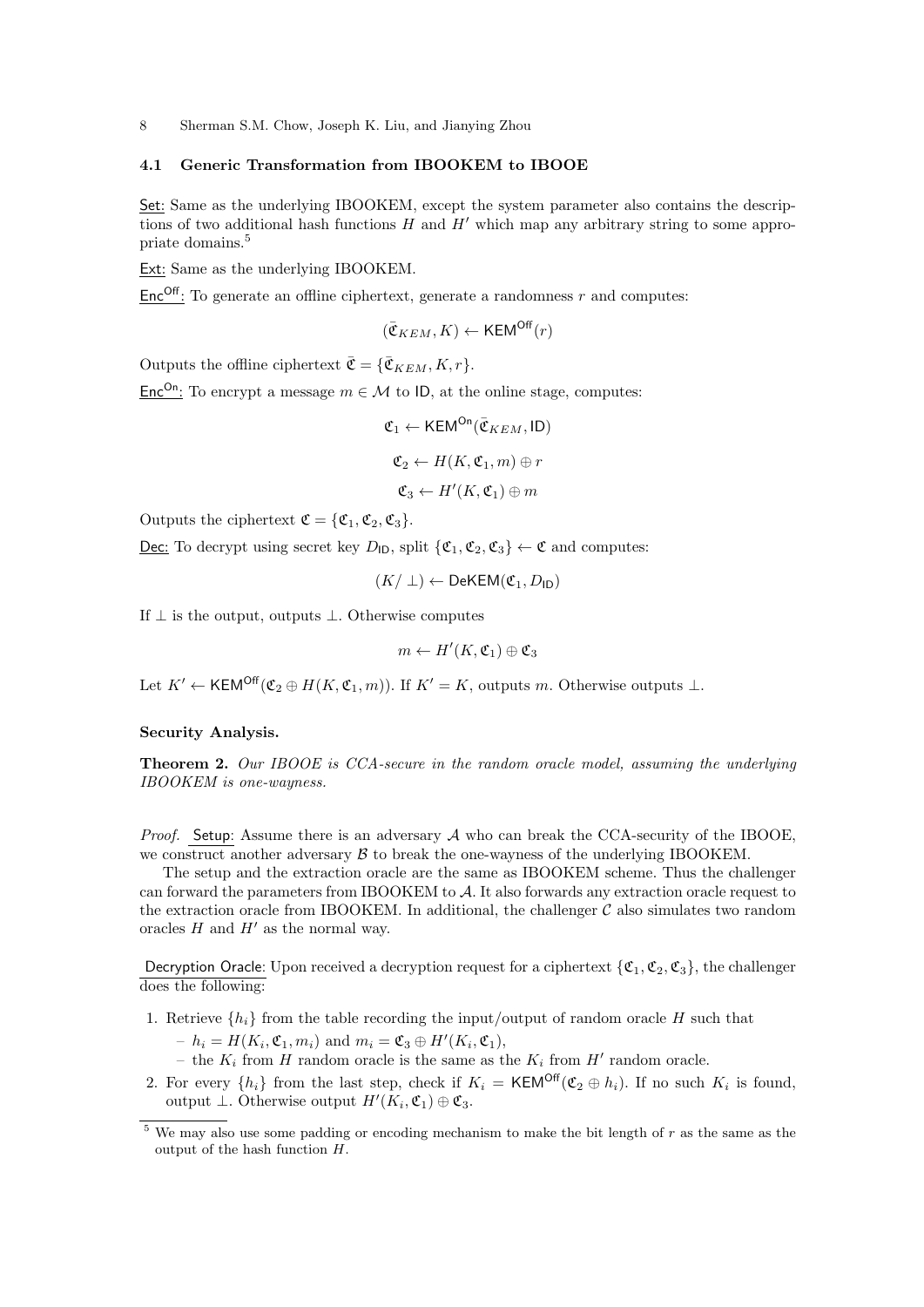Output: The challenger  $\mathcal C$  received a challenged ciphertext  $\mathfrak C'$  from IBOOKEM.  $\mathcal C$  returns  $\mathfrak C^*$  =  $\{\overline{\mathfrak{C}', \mathfrak{C}_2^*, \mathfrak{C}_3^*\}}$  for some randomly picked  $\mathfrak{C}_2^*$  and  $\mathfrak{C}_3^*$  as the challenged ciphertext to A. If A is able to win the game with non-negligible probability, it should query  $H(K^*, \mathfrak{C}', m^*)$  and  $H'(K^*, \mathfrak{C}')$  before outputting the bit  $b'$ .  $C$  randomly chooses a random oracle query and outputs the first component as the output to the game IBOOKEM.

Probability Analysis: If  $A$  does not make any query with  $K^*$ , it does not gain any advantage for the random guess. If it does, C succeeds with probability  $1/q_H$ . So the overall successful probability of C should be  $Pr[\mathcal{A}]/q_H$ .

## 4.2 Our IBOOKEM with One-Wayness

Set: The KGC selects a generator  $P \in \mathbb{G}$  and randomly chooses  $s \in_R \mathbb{Z}_q^*$ . It sets  $P_{pub} = sP$ . Also let  $H_1: \{0,1\}^* \to \mathbb{Z}_q^*$  be a cryptographic hash function. The public parameters param and master secret key msk are given by

$$
\text{param} = (\mathbb{G}, \mathbb{G}_T, q, P, P_{pub}, H_1) \qquad \text{msk} = s
$$

**Ext:** To generate a secret key for a user with identity  $ID \in \{0, 1\}^*$ , the KGC computes:

$$
D_{\mathsf{ID}} = (H_1(\mathsf{ID}) + s)^{-1} P
$$

KEM<sup>Off</sup>: For a random number  $r \in \mathbb{Z}_q^*$ , computes the session key as:

$$
K \leftarrow \hat{e}(P, P)^r
$$

To generate the offline ciphertext, first randomly generates  $\alpha, \beta \in_R \mathbb{Z}_q^*$  and computes:

$$
T_0 \leftarrow r \left( \alpha P + P_{pub} \right)
$$

$$
T_1 \leftarrow r \beta P
$$

Outputs the offline ciphertext  $\bar{\mathfrak{C}} = \{T_0, T_1, \alpha, \beta\}$  and the session key K.

 $KEM^{0n}$ : To generate a ciphertext for ID, at the online stage, computes:

$$
t'_1 \leftarrow \beta^{-1}\Big(H_1(\mathsf{ID}) - \alpha\Big) \bmod q
$$

Outputs the ciphertext  $\mathfrak{C} = (T_0, T_1, t'_1)$ .

DeKEM: To recover the session key using secret key  $D_{\text{ID}}$ , computes

$$
K \leftarrow \hat{e}(T_0 + t_1' T_1, D_{\mathsf{ID}})
$$

Security Analysis. For completeness, we give a direct proof resembling that of [CC05] here, instead of reducing the one-wayness of our scheme to that of the underlying *SK* − *IBE* [SK03].

Theorem 3. If there is an IOKEM-OW adversary A of the proposed scheme that succeeds with probability  $\epsilon$ , then there is a simulator B running in polynomial time that solves the  $(\ell + 1)$ -BDHI problem with probability at least

$$
\epsilon \cdot \frac{1}{q_1}
$$

where  $q_1$  is the number of queries allowed to the random oracle  $H_1$  and we assume  $q_1 = \ell$ .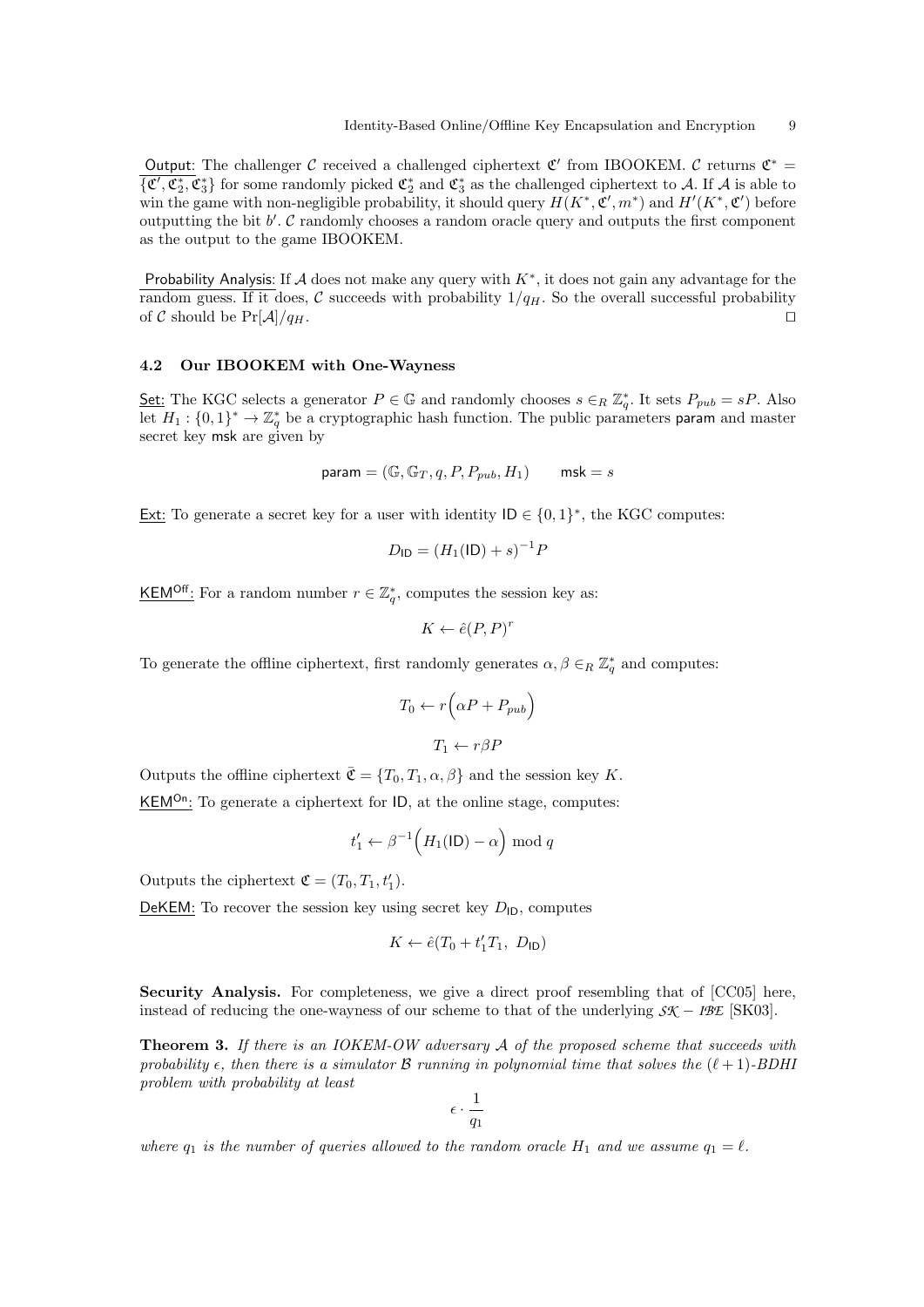*Proof.* Setup: Suppose B is given a random instance of the  $(\ell + 1)$ -BDHI problem  $(\hat{P}, \alpha \hat{P}, \alpha^2 \hat{P}, \alpha^3 \hat{P})$  $\ldots, \alpha^{\ell} \hat{P}, \alpha^{\ell+1} \hat{P}$ ),  $\mathcal{B}$  runs  $\mathcal{A}$  as a subroutine to output  $e(\hat{P}, \hat{P})^{\frac{1}{\alpha}}$ .  $\mathcal{B}$  sets up a simulated environment for  ${\mathcal A}$  as follow.

B first randomly selects  $\pi \in_R \{1, \ldots, q_1\}$ ,  $I_{\pi} \in_R \mathbb{Z}_q^*$  and  $w_1, \ldots, w_{\pi-1}, w_{\pi+1}, \ldots, w_{\ell} \in_R \mathbb{Z}_q^*$ . For  $i \in \{1, ..., \ell\} \setminus \{\pi\}$ , it computes  $I_i = I_{\pi} - w_i$ . Construct a polynomial with degree  $\ell - 1$  as

$$
f(z) = \prod_{i=1, i \neq \pi}^{\ell} (z + w_i)
$$

to obtain  $c_0, \ldots, c_{\ell-1} \in \mathbb{Z}_q^*$  such that  $f(z) = \sum_{i=0}^{\ell-1} c_i z^i$ . Then it sets generator  $G = \sum_{i=0}^{\ell-1} c_i (\alpha^i \hat{P}) =$  $f(\alpha)\hat{P}$ .

For  $i \in \{1, \ldots, \ell\} \setminus {\{\pi\}}, \mathcal{B}$  expands  $f_i(z) = f(z)/(z+w_i) = \sum_{j=0}^{\ell-2} d_{i,j} z^j$  to obtain  $d_{i,1}, \ldots, d_{i,\ell-2} \in$  $\mathbb{Z}_q^*$  and sets

$$
\tilde{H}_i = \sum_{j=0}^{\ell-2} d_{i,j}(\alpha^j \hat{P}) = f_i(\alpha) \hat{P} = \frac{f(\alpha)}{\alpha + w_i} \hat{P} = \frac{1}{\alpha + w_i} G
$$

It randomly chooses  $\hat{w} \in \{1, ..., \ell\} \setminus \{\pi\}$ , and computes the public key  $P_{pub}$  as

$$
P_{pub} = -\alpha G - I_{\pi} G = (-\alpha - I_{\pi})G
$$

where  $\alpha G = \sum_{i=0}^{\ell-1} c_i(\alpha^{i+1}\hat{P})$  so that its unknown master secret key msk is implicitly set to  $x = -\alpha - I_{\pi} \in \mathbb{Z}_{q}^{*}$ , while public parameter param are set to  $(G, P_{pub})$  which are given to the adversary. For all  $i \in \{1, ..., \ell\} \setminus \{\pi\}$ , we have  $(I_i, -\tilde{H}_i) = (I_i, \frac{1}{I_i + x}G)$ .

Oracle Simulation: B first initializes a counter  $\nu$  to 1 and starts A. Throughout the game, we assume that  $H_1$ -queries are distinct, that the target identity  $ID^*$  is submitted to  $H_1$  at some point.

- 1. Random Oracle: For H<sub>1</sub>-queries (we denote  $ID_{\nu}$  the input of the  $\nu^{th}$  one of such queries), B answers  $I_{\nu}$  and increments  $\nu$ .
- 2. Extraction Oracle: On input  $ID_{\nu}$ , if  $\nu = \pi$ , B aborts. Otherwise, it knows that  $H_1(ID_{\nu}) = I_{\nu}$ and returns  $-\tilde{H}_{\nu} = (1/(\tilde{I}_{\nu} + x))G$ .

Challenge: A outputs an identity  $ID^*$  for which it never obtained  $ID^*$ 's private key. If  $ID^* \neq ID_\pi$ , B aborts. Otherwise it randomly selects  $t'_{1}$ ,  $\tilde{t}_{0}$ ,  $\tilde{t}_{1} \in R \ \mathbb{Z}_{q}^{*}$  and computes  $T_{0} = \tilde{t}_{0}G$ ,  $T_{1} = \tilde{t}_{1}G$ to return the challenge ciphertext  $\phi^* = (T_0, T_1, t'_1)$ . Let  $\xi = \tilde{t}_0 + t'_1 \tilde{t}_1$  and  $T = -\xi G$ . Since  $x = -\alpha - I_{\pi}$ , we let  $\rho = \frac{\xi}{\alpha}$ , we can check that

$$
T = -\xi G
$$
  
=  $-\alpha \rho G$   
=  $\rho (I_{\pi} + x)G$ 

which is a perfectly simulated ciphertext.

Output Calculation: A outputs a session key  $K^*$ , with probability  $\epsilon$  it is in the right form, that is,

$$
K^* = e(G, G)^{\rho} = e(G, G)^{-\xi/(I_{\pi} + x)} = e(\hat{P}, \hat{P})^{f(\alpha)^2 \xi/\alpha}
$$

where  $f(z) = \sum^* \ell - 1_{i=0} c_i z^i$  is the polynomial for which  $G = f(\alpha)P$ . The  $(\ell + 1)$ -BDHI solution can be extracted by computing

$$
\left(\frac{R^{1/\xi}}{e\left(\sum_{i=0}^{\ell-2}c_{i+1}(\alpha^{i}\hat{P}),c_{0}\hat{P}\right)e\left(\sum_{j=0}^{\ell-2}c_{j+1}(\alpha^{j})\hat{P},G\right)}\right)^{1/c_{0}^{2}}
$$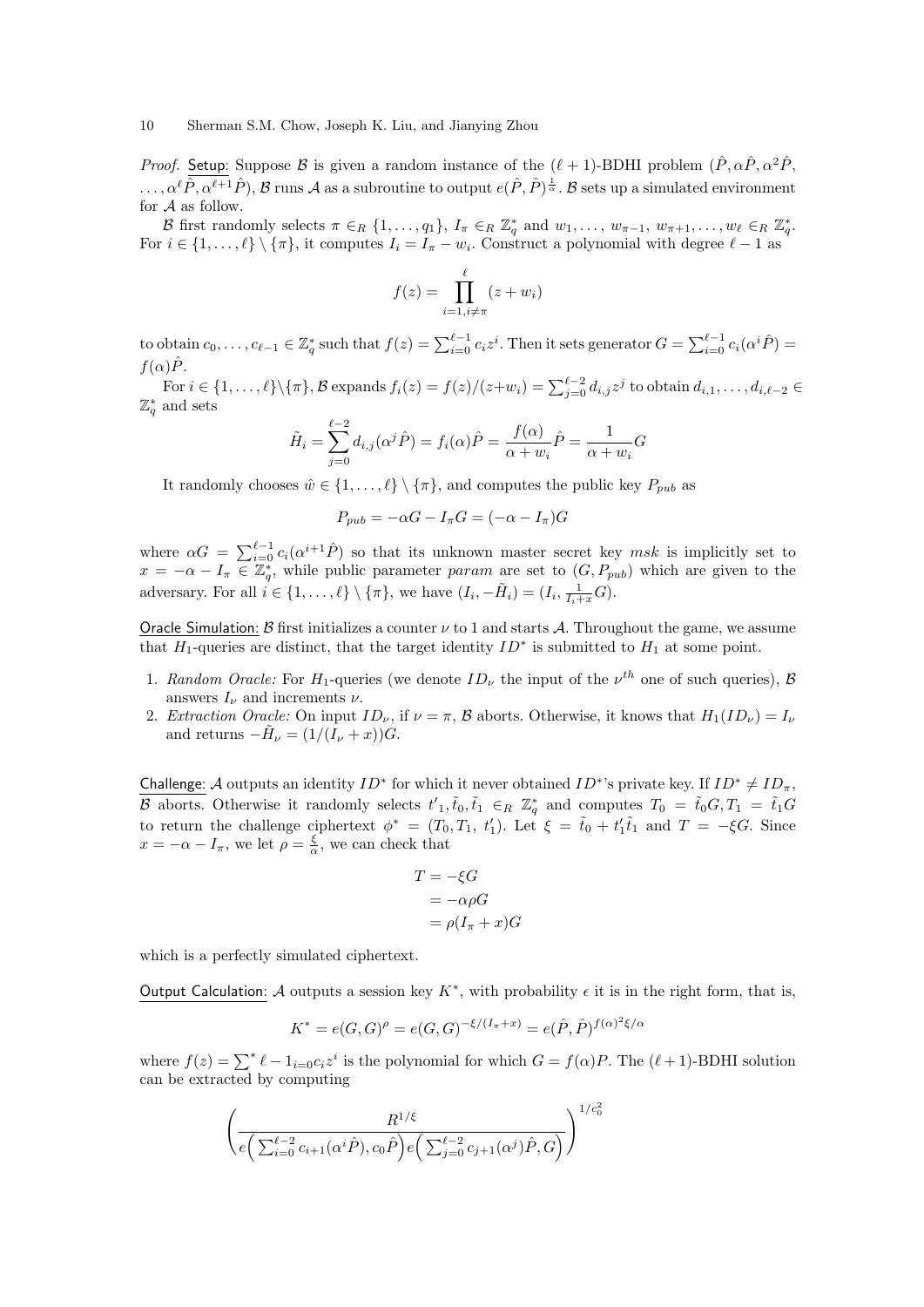$$
= \left(\frac{e(\hat{P}, \hat{P})^{f(\alpha)^2/\alpha}}{e(\hat{P}, \hat{P})^{c_0(c_1+c_2\alpha+c_3\alpha^2+\dots c_{\ell-1}\alpha^{\ell-2})}e(\hat{P}, \hat{P})^{f(\alpha)(c_1+c_2\alpha+c_3\alpha^2+\dots c_{\ell-1}\alpha^{\ell-2})}}\right)^{1/c_0^2}
$$
  
\n
$$
= \left(\frac{e(\hat{P}, \hat{P})^{f(\alpha)^2/\alpha}}{e(\hat{P}, \hat{P})^{\frac{c_0(c_1\alpha+c_2\alpha^2+\dots c_{\ell-1}\alpha^{\ell-1})+f(\alpha)(c_1\alpha+c_2\alpha^2+\dots c_{\ell-1}\alpha^{\ell-1})}{\alpha}}}\right)^{1/c_0^2}
$$
  
\n
$$
= e(\hat{P}, \hat{P})^{\frac{c_0^2}{c_0^2\alpha}}
$$
  
\n
$$
= e(\hat{P}, \hat{P})^{\frac{c_0^2}{c_0^2\alpha}}
$$
  
\n
$$
= e(\hat{P}, \hat{P})^{1/\alpha}
$$

Probability Analysis:  $\beta$  only fails in providing a consistent simulation because one of the following independent events happen:

- $E_1$ : A does not choose to be challenged on  $ID_{\pi}$ .
- $E_2$ : A key extraction query is made on  $ID_{\pi}$ .

We have  $Pr[\neg E_1] = 1/q_1$  and  $\neg E_1$  implies  $\neg E_2$ . Combining together, the overall successful probability  $Pr[\neg E_1]$  is at least 1

 $q_1$ 

$$
f_{\rm{max}}
$$

|  | ۰ | ۰ |
|--|---|---|
|  |   |   |
|  |   |   |
|  |   |   |

# 5 Comparison

We use  $\mathcal{GMC}^{BB}$  and  $\mathcal{GMC}^G$  to denote the schemes proposed in [GMC08], *LZ* and *CLZBD* to denote the schemes proposed in [LZ09] and [CLZ+10] respectively. We assume that  $|\mathbb{G}| = 160$  bits,  $|q| = 160$  bits,  $|\mathbb{G}_T| = 1024$  bits and  $|\mathcal{M}| = |q| = 160$  bits for the following comparison. We denote by E the point multiplication in G or  $\mathbb{G}_T$ , ME the multi-point multiplication in G or  $\mathbb{G}_T$  (which costs about 1.3 times more than a single point multiplication), M the multiplication in  $\mathbb G$  or  $\mathbb G_T$ ,  $m_c$  the modular computation in  $\mathbb{Z}_q$  and SE the CCA secure symmetric key encryption.

|                | $\widetilde{\mathcal{GMC}}^{\overline{\mathcal{B}\mathcal{B}}}$ | GMC <sup>G</sup>            | LZ                   | CLZBD                | Our CPA       | Our CCA               |
|----------------|-----------------------------------------------------------------|-----------------------------|----------------------|----------------------|---------------|-----------------------|
|                |                                                                 |                             |                      |                      | scheme        | scheme                |
| Offline        | $5E + 2ME$                                                      | $4E + 2ME$                  | $4E + 1ME$           | $3E + 2ME$           | $3E + 1ME$    | $3E + 1\overline{ME}$ |
| computation    |                                                                 |                             |                      |                      |               |                       |
| Online         | $1M + 2m_c$                                                     | $1M + 2m_c$                 | $3m_c$               | $2m_c + SE$          | $1m_c$        | $1m_c$                |
| computation    |                                                                 |                             |                      |                      |               |                       |
| Offline        | 2624                                                            | 5056                        | 2624                 | 1248                 | 800           | 1824                  |
| storage (bits) |                                                                 |                             |                      |                      |               |                       |
| Ciphertext     | 2144                                                            | 6464                        | 1280                 | 1168                 | 640           | 800                   |
| length (bits)  |                                                                 |                             |                      |                      |               |                       |
| Pairing        | 7                                                               | $\mathcal{D}_{\mathcal{L}}$ | $\overline{2}$       | 4                    |               |                       |
| in decryption  |                                                                 |                             |                      |                      |               |                       |
| Security model | selective-ID                                                    | standard                    | random oracle        | selective-ID         | random oracle | random oracle         |
| Security level | CCA<br>-- - -                                                   | <b>CCA</b><br>$\sim$        | <b>CPA</b><br>$\sim$ | <b>CCA</b><br>$\sim$ | <b>CPA</b>    | <b>CCA</b>            |

Table 1. Comparison of computation cost and size

 $GMC^{BB}$  requires an online/offline signature for encryption. For a fair comparison, we take a very efficient instantiation in [BB08]. The costs involved by [BB08] – 320 bits for offline storage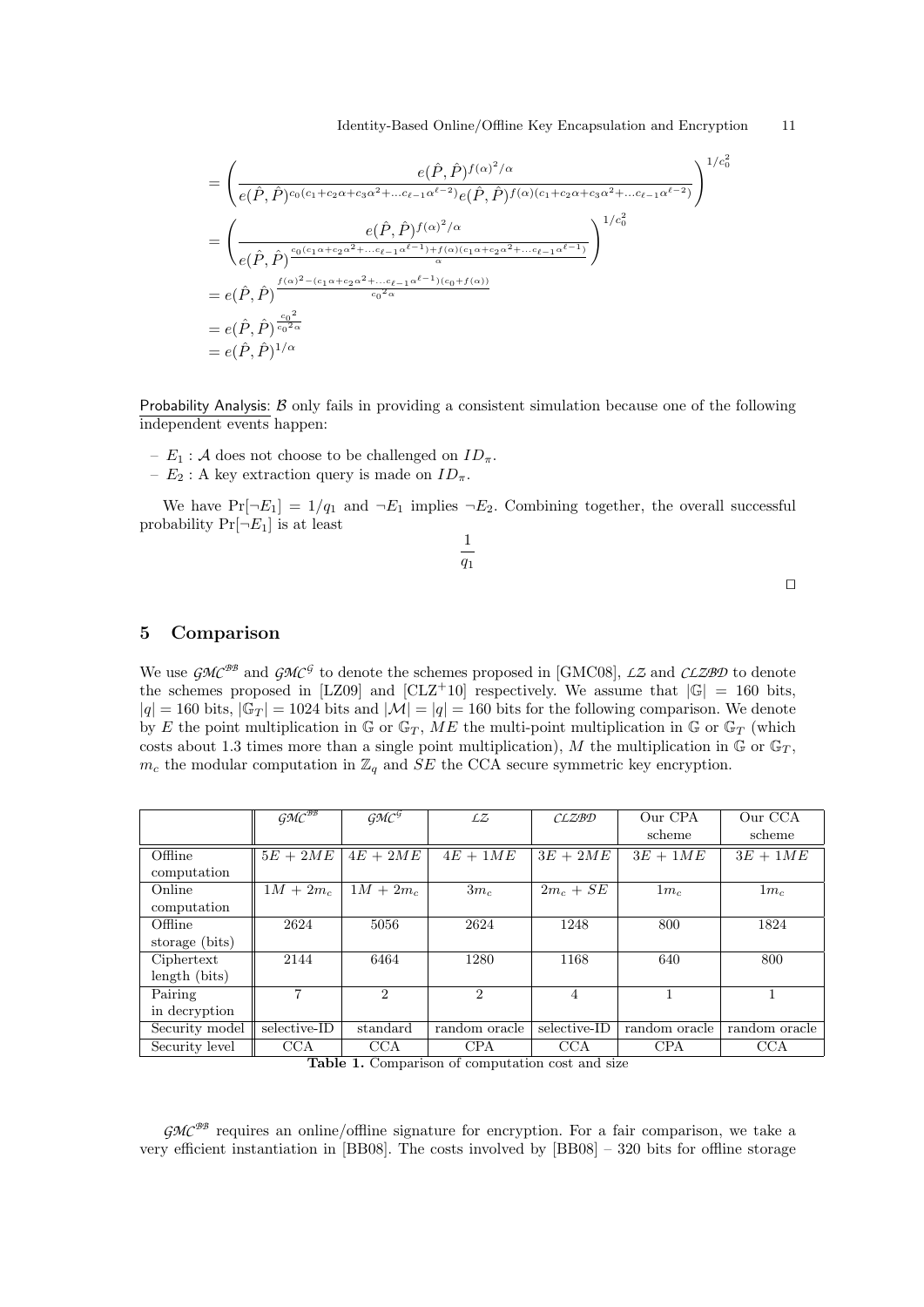and for signature length, and  $1 E$  operation for the key generation and for the offline signing, have been added to the table.

Table 1 shows that our scheme achieves the best operational performance across all dimensions – the least computation and the smallest size in both offline storage and final ciphertext. Specifically, there are a number of significant improvements:

- 1. Online computation is the main focus of online/offline encryption. Our schemes (both CPA and CCA) only require 1 modular computation in the online stage. Our schemes do not require any multiplication (M operation) or symmetric encryption in the online encryption stage. Modular computation  $(m_c \text{ operation})$  is much faster than M operation. Thus our online encryption stage is the fastest among all other schemes.
- 2. The offline storage is very small. For the CPA version, it is the smallest among all other schemes. It just requires 800 bits. For the CCA version, it is also smaller than  $GMC^{BB}$  by 30% and about 3 times smaller than  $\mathcal{GMC}$ <sup>G</sup>. This result is important for embedded devices with very limited storage.
- 3. The ciphertexts of our schemes (both CPA and CCA) are the smallest among all other schemes. For the CPA scheme, it is about 50% smaller than  $\mathcal{L}Z$ , while for the CCA scheme, it is also 30% smaller than *CLZBD*. When compared to  $\mathcal{GMC}^{BB}$  and  $\mathcal{GMC}^{\mathcal{G}},$  the improvement is even greater. It is almost 3 times smaller than  $\mathcal{GMC}^{BB}$  and 8 times smaller than  $\mathcal{GMC}^{\mathcal{G}}$ . This improvement is very significant when the communication bandwidth is very limited, which is typical in the environment where computationally-limited devices are deployed.
- 4. Both our schemes only require 1 pairing operation in the decryption stage, which is the minimum requirement for any *efficient* identity-based encryption scheme in the state-of-the-art<sup>6</sup>. It is about 4 times less than *CLZBD*. Although decryption is usually done in the server side with more computation power, this improvement will be significant for decryption of a huge number of ciphertexts as pairing is the most time and power consuming algorithm.

We remark that our security proof is given in the random oracle model. Theoretically speaking, schemes in the random oracle model is not as secure as those in the standard model; however, they still achieve an acceptable level of security. There are many applications that put efficiency as the most important factor. In these scenarios, schemes that are efficient but can be only proven secure in the random oracle model maybe a better choice.

In addition, we provide an optimized CPA version, for scenarios where CPA security is enough and CCA security maybe an overkill. The size of the ciphertext is just 640 bits and the offline storage is just 800 bits. It provides an excellent environment for those very lower power devices to carry out secure enough encryption.

## 6 Conclusion and Future Directions

We have proposed a new efficient identity-based online/offline encryption scheme. We provided two versions: a very efficient CPA version and the CCA version that achieves the highest security level. When compared to previous schemes, our scheme (both versions) enjoys a number of significant improvements in efficiency. These improvements allow our scheme to be used in many practical scenarios such as smart card and wireless sensor networks. Our scheme can be proven secure in the random oracle model.

Our study of the notion of identity-based online/offline key encapsulation mechanism, and the online/offline preserving CCA-transformation, may be of independent interests. Future research effort can be made in devising a very efficient KEM that is only one-way secure. Since our scheme is based on the widely used Sakai and Kasahara IBE [SK03,CC05],or more generally, the exponentinversion framework [Boy07], applications are numerous. We leave the details of an online/offline ID-based signcryption scheme based on [BLMQ05], and an online/offline attribute-based encryption scheme based on [Boy07] as our future work.

 $6$  All *efficient* IBE schemes require pairing in the decryption stage. IBE schemes that do not require any pairing are still relatively inefficient.